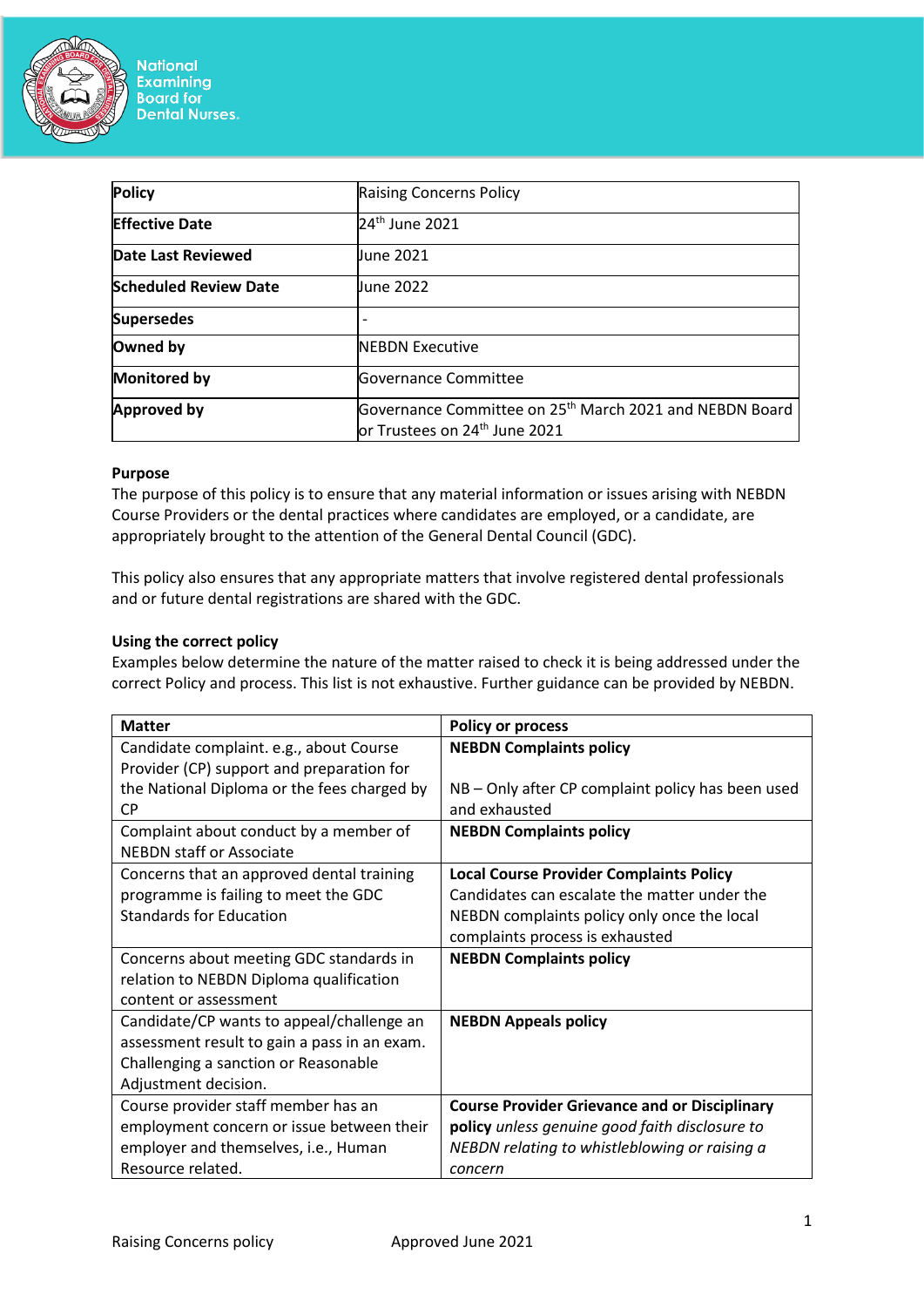

| Any stakeholder is concerned that an                  | NEBDN/CP Whistleblowing policy.                       |
|-------------------------------------------------------|-------------------------------------------------------|
| organisation (NEBDN or another) is carrying           |                                                       |
| out a criminal offence, endangering the               | Individuals may have legal protection under Public    |
| health and safety of an individual or                 | Interest Disclosure Act 1998 (PIDA) regardless of     |
| deliberate concealment of this.                       | policies                                              |
|                                                       |                                                       |
|                                                       | May involve reporting to GDC under Raising            |
|                                                       | Concerns if for an individual dental professional     |
| Reporting alleged cases of                            | <b>NEBDN Malpractice and Maladministration policy</b> |
| malpractice/maladministration such as                 |                                                       |
| academic misconduct and NEBDN's                       |                                                       |
| responsibilities in dealing with such cases.          |                                                       |
| Other issue of an <i>individual</i> within the dental | <b>NEBDN Raising concerns policy</b>                  |
| profession falling outside of Complaints,             |                                                       |
| Whistleblowing, or other policies and issue           | Serious concerns about the ability, health or         |
| may relate to any person detecting:                   | behaviour of a dental professional that suggest the   |
|                                                       | professional could cause significant harm to          |
| Academic or professional malpractice                  | patients, colleagues themselves or the general        |
| · Financial malpractice, impropriety, or              | public.                                               |
| fraud, including financial reporting                  |                                                       |
| · Corruption, bribery, or blackmail                   |                                                       |
| · Other alleged criminal activity                     |                                                       |
| · Undeclared conflicts of interest                    |                                                       |
| · Unethical behaviour, inappropriate conduct          |                                                       |
| and/or breach of professional or regulatory           |                                                       |
| guidelines                                            |                                                       |
| · Acting outside procedural authority                 |                                                       |
| · A miscarriage of justice                            |                                                       |
| · Failure to comply with a legal or regulatory        |                                                       |
| obligation                                            |                                                       |
|                                                       |                                                       |
| Patient safety or compromised patient care            |                                                       |
| · Patient mistreatment, abuse or                      |                                                       |
| infringement of patient dignity                       |                                                       |
| · Unethical care or care which breaches               |                                                       |
| professional guidance                                 |                                                       |
|                                                       |                                                       |
| · Inappropriate prescribing                           |                                                       |
| · Inappropriate patient treatment beyond              |                                                       |
| the Scope of Practice                                 |                                                       |
| · Inappropriate or fraudulent completion of           |                                                       |
| clinical documentation                                |                                                       |
| · Deliberate attempts to conceal any of the           |                                                       |
| above                                                 |                                                       |

This list is not exhaustive and the need to raise concerns to the GDC is determined by the nature of the matter.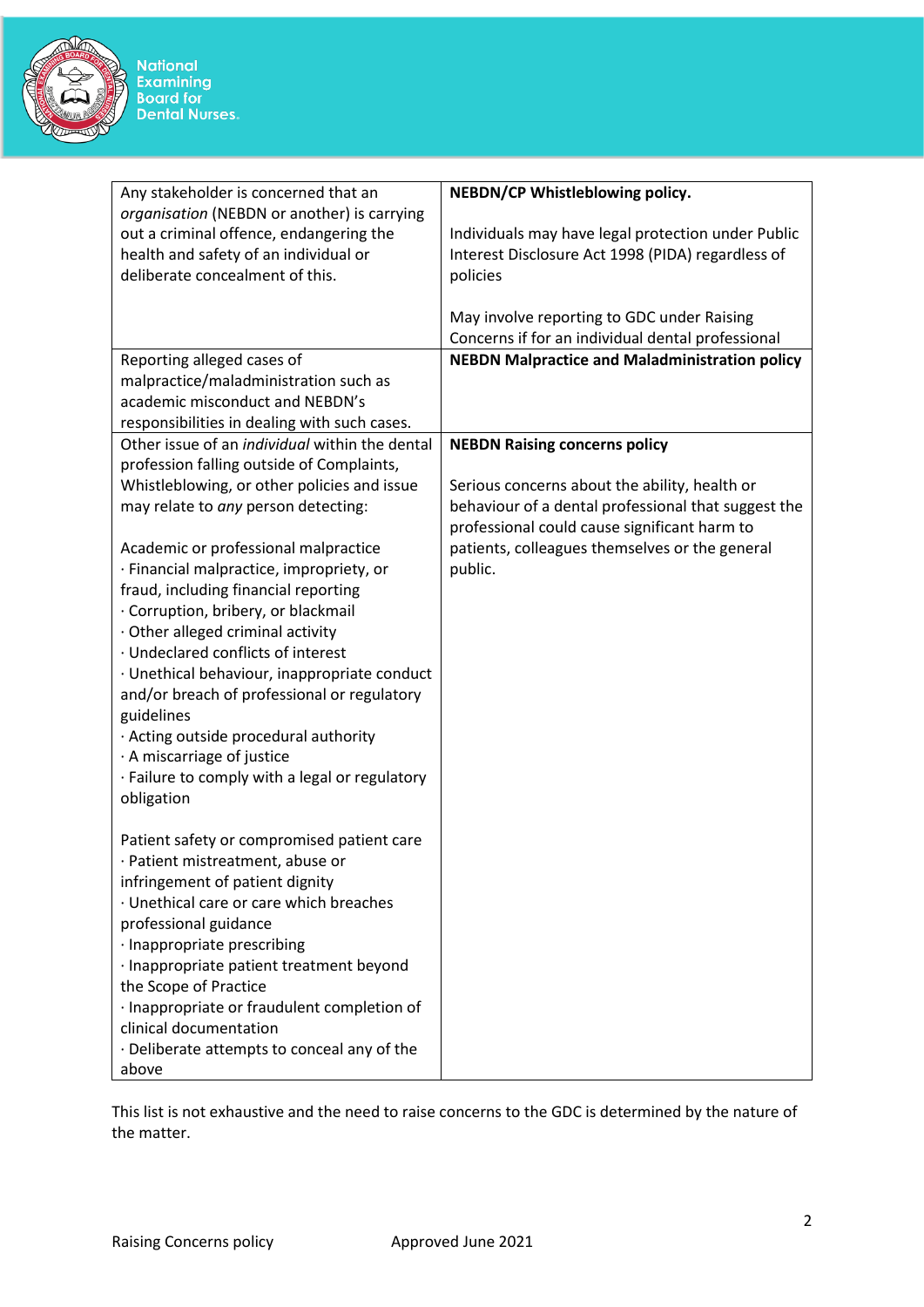

**National Examining Board for Dental Nurses.** 

#### **Scope**

This process allows for any information, complaints, appeals, issues or concerns ('matters') that NEBDN becomes aware of via Patients, Candidates, Course Providers, Witnesses, Associate Examiners, Candidate employers or any NEBDN staff to be considered for sharing with the General Dental Council

*The General Dental Council (GDC) can investigate serious concerns about the ability, health or behaviour of a dental professional that suggest the professional could cause significant harm to patients, colleagues or the general public, or undermine public confidence in the dental profession. Examples include patient safety issues, fraud, discrimination and any serious criminal offences or convictions.* Taken from: *[GDC website guidance on Raising Concerns](https://www.gdc-uk.org/raising-concerns/raising-concerns-about-dental-treatment#:~:text=raise%20a%20concern%3F-,The%20GDC%20can%20look%20into%20serious%20concerns%20about%20the%20ability,that%20suggest%20the%20professional%20could%3A&text=Undermine%20public%20confidence%20in%20the%20dental%20profession.)*

# **Procedure**

Although NEBDN recognises that it does not always hold the primary responsibility to report concerns there is an obligation to protect Dental Care Professionals (DCPs), patients and the wider reputation of the dental profession. Ensuring that an appropriate and necessary report has been made protects NEBDN, the dental profession and the interests of any registered Dentist or DCPs working for NEBDN.

If the matter falls under a potential Raising Concern NEBDN will take further steps to ensure that the relevant review and disclosure has been made to the GDC where appropriate.

- 1. Matter is shared with or identified by NEBDN.
- 2. Matter is investigated by the QA team and considered against the GDC's 'Standards for the Dental team' and in conjunction with any other 'Raising Concerns' guidance from the GDC.
- 3. The matter is reviewed by the Head of Quality and Standards and the Head of Operations. If the matter is considered to breach the GDC Standards for the dental team, a check is made to determine if the matter has already been reported to the police or requires reporting. If required the matter will be reported to the Police, GDC and other regulators as needed. Written confirmation will be kept confirming that this has been done as part of a confidential incident report.
- 4. If required, the GDC will be notified under Raising Concerns by an appropriate method.
- 5. NEBDN will cooperate and follow any further instructions or requests made by the GDC where these fall within the scope of NEBDN and applicable legal frameworks. NEBDN may refer the GDC to a more appropriate contact, such as the individual raising the concern or the Course Provider where appropriate.
- 6. The matter and outcomes will be recorded in the incident log and anonymised before appropriately sharing internally with the relevant Committee(s) and Board of Trustees as required.
- 7. NEBDN expects that any concerns will be raised without malice and in good faith based on the values of trust and accountability.